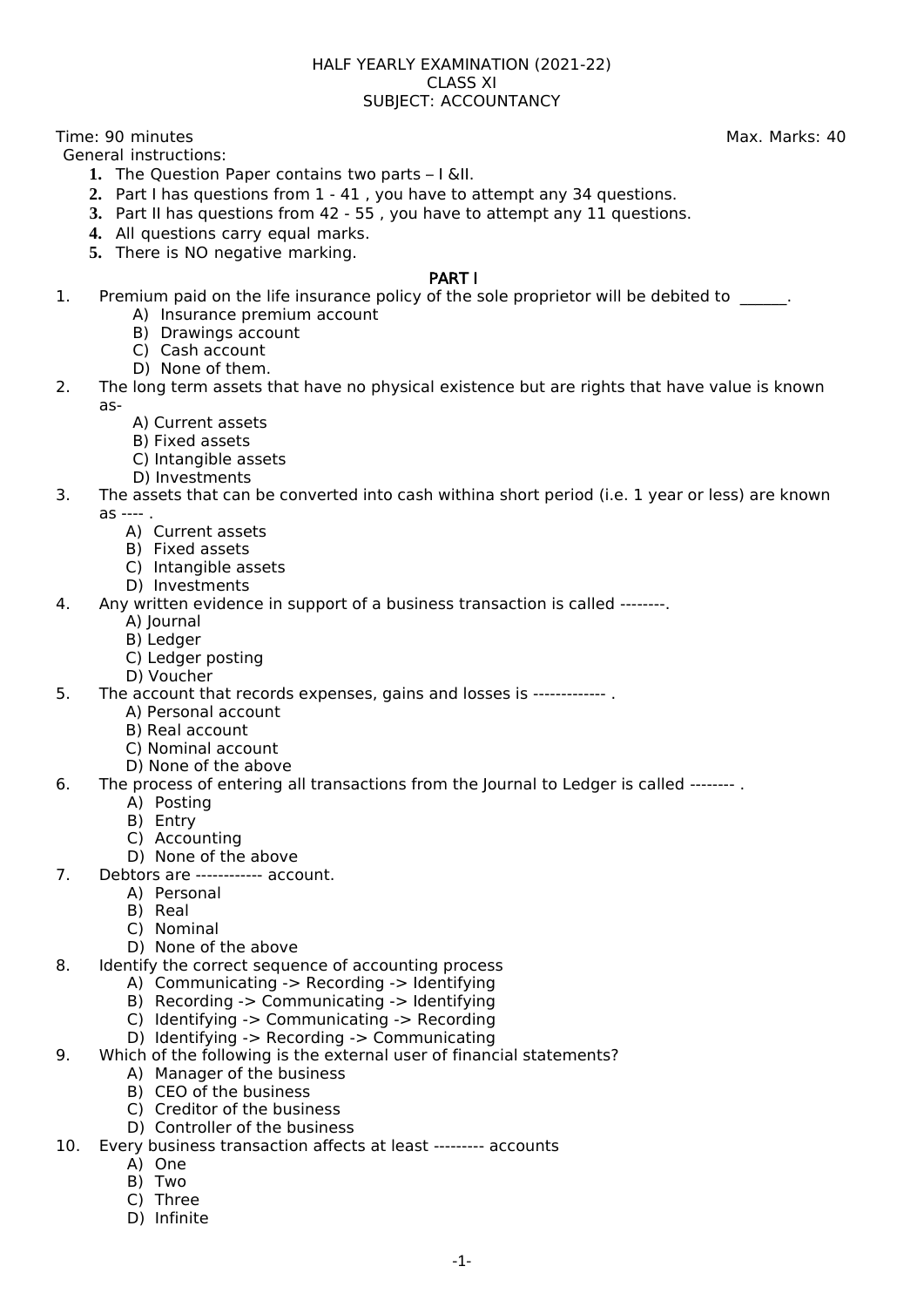- 11. The Journal entry in which two or more account is debited or credited is referred to as ----------- . Journal entry
	- A) Multi entry
	- B) Additional entry
	- C) Compound entry
- 12. Goods returned by customer should be debited to which of the following accounts?
	- A) Sales income account B) Sales account
	-
	- C) Return inward account D) Expenses account
- 13. Which of the following will be debited if a business purchases goods on credit?
	- A) Cash
		- B) Debtor
		- C) Creditor
		- D) Purchases
- 14. Which of the following accounts will be credited if a company purchases building for cash? A) Capital account
	- B) Fixed assets account
	- C) Building account
	- D) Cash account
- 15. Discount for quick repayment of debt is normally referred to as -------------- .
	- A) Trade discount
	- B) Prompt payment discount
	- C) Cash discount
	- D) Bulk discount
- 16. Goods given as charity will be credited to ------------- account.
	- A) Charity
		- B) Purchase
		- C) Sales
		- D) None of the above
- 17. Cash discount is allowed on repayment of debt
	- A) Lump sum
	- B) Prompt
	- C) Actual
	- D) None of them
- 18. Received a cheque from Mohan but not deposited into the bank will be debited to  $\qquad \qquad$ 
	- A) Bank a/c
	- B) Cash a/c
	- C) Cheque in hand a/c
	- D) None of them
- 19. Payment of expenses will ------------ the assets in accounting equation.
	- A) Increase
	- B) Reduce
	- C) Overstate
	- D) Not change
- 20. The debts which are to be repaid within a short period (year or less) are known as ----------.
	- A) Current liabilities
	- B) Fixed liabilities
	- C) Contingent liabilities
	- D)All of the above
- 21. Capital of a business decreases if there is an increase in
	- A) Drawings
	- B) Income
	- C) Gains
	- D) Fresh capital
- 22. Drawings by owner of business are generally recorded on which of the following side of a cash book?
	- A) Receipts
	- B) Payments
	- C) Incomes
	- D) Expenditures
- 23. Drawing is a Nominal Account. TRUE or FALSE
	- A) True B) False
- 24. For depositing cash in our Bank account, we require -------------------
	- A) Pay-in-Slip
	- B) Cheque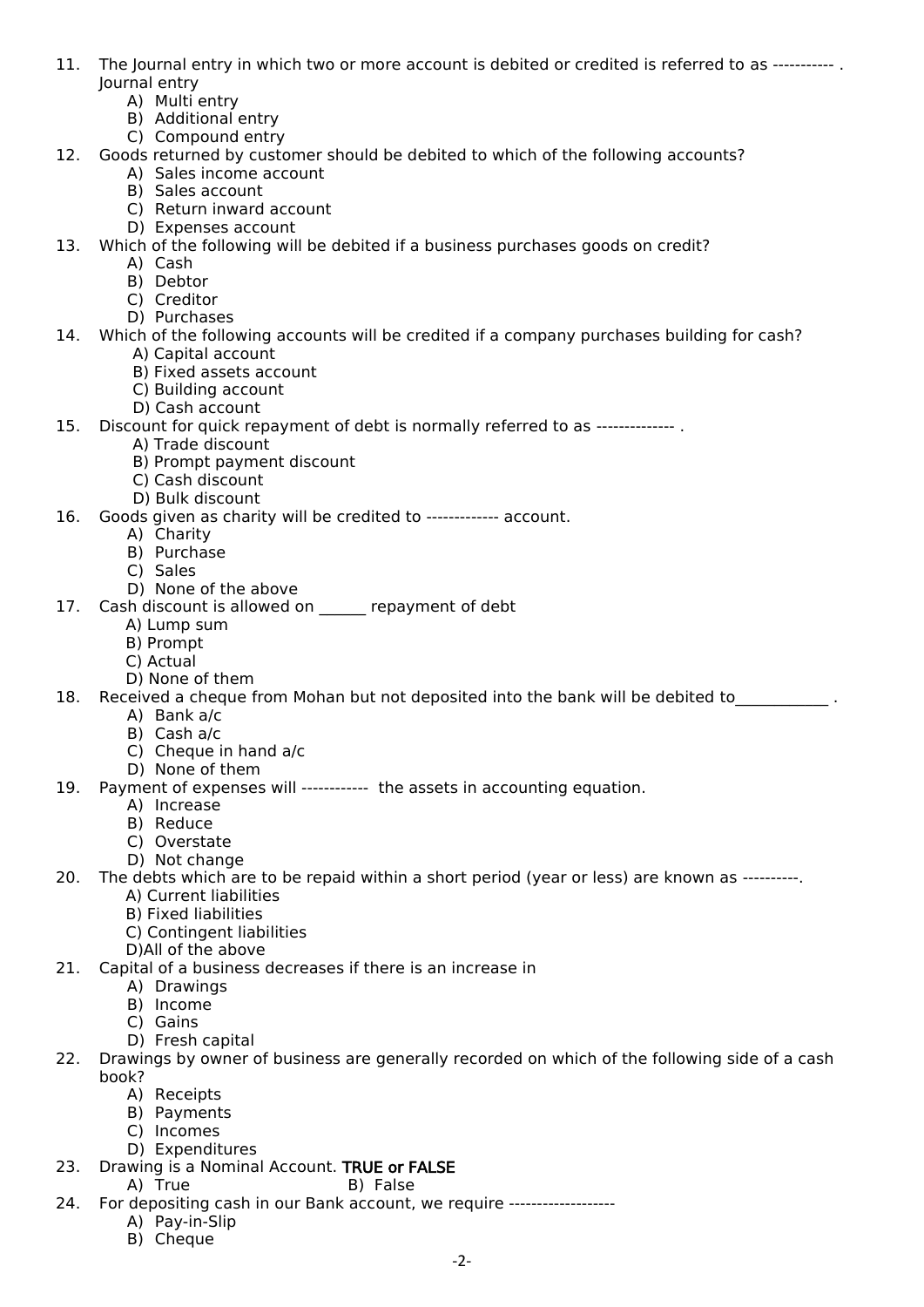- C) Voucher
- D) Pass-Book

## 25. Sold goods for cash costing 20,000 and on credit Rs 30,000 at a loss of 10%. Sales price will be -------- .

- A) 40,000
- B) 45000
- C) 55000
- D) 60000
- 26. Journal is a part of \_\_\_\_\_\_\_\_\_\_.
	- A) Recording
		- B) Classifying
		- C) Summarising D) Analysing
- 27. Cash received from Roli as rent will be credited to account.
	- A) Roli
	- B) Rent account
	- C) Cash account
	- D) None of them.

# 28. In Accounting Equation, Capital increases when .............................

- A) Goods are Purchased
	- B) Rent is paid
	- C) Commission is received
	- D) Goods are lost by fire

## 29. The concept that anticipates the loss and not the profit refers to --------- .

- A) Consistency
- B) Conservatism
- C) Full Disclosure
- D) Matching
- 30. The person who still owes some amount to the business are termed as:
	- A) Creditors
	- B) Bills Payable
	- C) Debtors
	- D) Bills Receivable
- 31. Assets accounts normally have a credit balance. TRUE or FALSE
	- A) True
		- B) False
- 32. Bank overdraft is an example of current liability and trade receivable is an example of ------------ Intangible assets
	- A) Tangible asset
	- B) Non current asset
	- C) Current asset
- 33. Fixed assets are also known as ----------------------.
	- A) Non current asset
	- B) Current asset
	- C) Fictitious asset
	- D) Personal asset
- 34. Which of the following is the closing balance of a ledger account?
	- A) Balance e/d
		- B) Balance b/d
		- C) Balance c/d
		- D) Balance f/d
- 35. Introduction of capital by owner of business is recorded on which side of a cash book?
	- A) Payments
		- B) Receipts
		- C) Incomes
	- D) Expenditures
- 36. When debit as well as credit aspects of a transaction are recorded in a cash book, it is called
	- A) Compound entry
	- B) Closing entry
	- C) Contra entry
	- D) Opening entry
- 37. Debit balance of cash book is equivalent to ------------ .
	- A) Overdraft as per pass book
	- B) Overdraft as per cash book
	- C) Credit balance of pass book
	- D) None of the above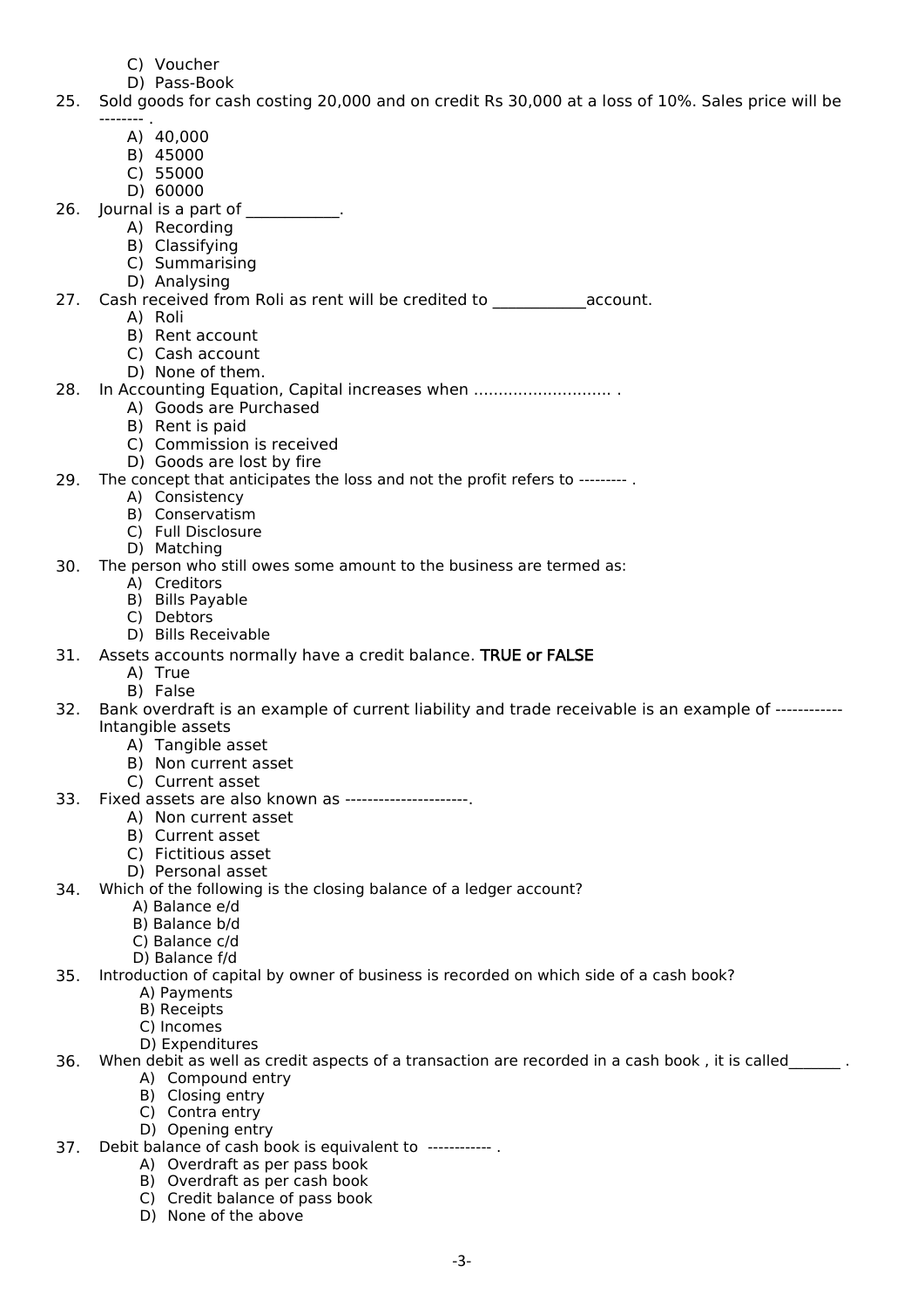- 38. Bank Reconciliation Statement is prepared by ---------------- .
	- A) Debtors
	- B) Account Holder
	- C) Creditors
	- D) Bank
- 39. Which of the following transaction will result in higher balance in the bank column of cash-book in comparison to pass-book?
	- A) Cheques issued but not presented for payment.
	- B) Interest allowed by bank.
	- C) Cheques paid into bank for collection.
	- D) None of the above
- 40. On 1-4-19, Bank balance was unfavourable (credit)  $\bar{z}$  5000. A customer directly deposited cheque into bank  $\bar{\tau}10,000$  and a cheque issued to pay salary to Mr. Ram amounted to  $\bar{\tau}2,000$ . The bank balance will be --------
	- A) ₹3,000 debit
	- B) ₹13,000 debit
	- $C$ ) ₹7,000 credit
	- D) None of the above
- 41. Amount directly deposited by customers into Bank but no information received will
	- increase balance.
		- A) Cash book
		- B) Pass book
		- C) None of the above

## PART II

- 42. Which of the following is the internal user of financial statements?
	- A) Creditor of the business
	- B) Government agency
	- C) Shareholder of the business
	- D) Manager of the business
- 43. Which is the most important characteristic that all assets of a business have?
	- A) Long life of assets
	- B) Intangible nature of assets
	- C) Future economic benefits
	- D) None of the above
- 44. ------------- is the withdrawal of cash and goods by the owner of the business for his/her personal use.
	- A) Depreciation
		- B) Drawings
		- C) Outflow of cash
	- D) Appreciation
- 45. Identify the nominal account.
	- A) Machinery account
	- B) Building account
	- C) Creditors account
	- D) Rent account
- 46. Which of the following specialized journal records "goods returned by the business"?
	- A) Purchase journal
	- B) Sales journal
	- C) Purchase return journal
	- D) Sales return journal
- 47. Office equipment's account is classified as --------------- .
	- A) Nominal account
	- B) Real account
	- C) Cash account
	- D) Capital account
- 48. Single column cash book can have credit balance. TRUE or FALSE.
	- A) TRUE
	- B) FALSE
- 49. Cheque issued and debited in the Pass Book but omitted to be recorded in Cash Book would the Cash book Balance. the Cash book Balance.
	- A) Overcast
	- B) Undercast
	- C) None of the above